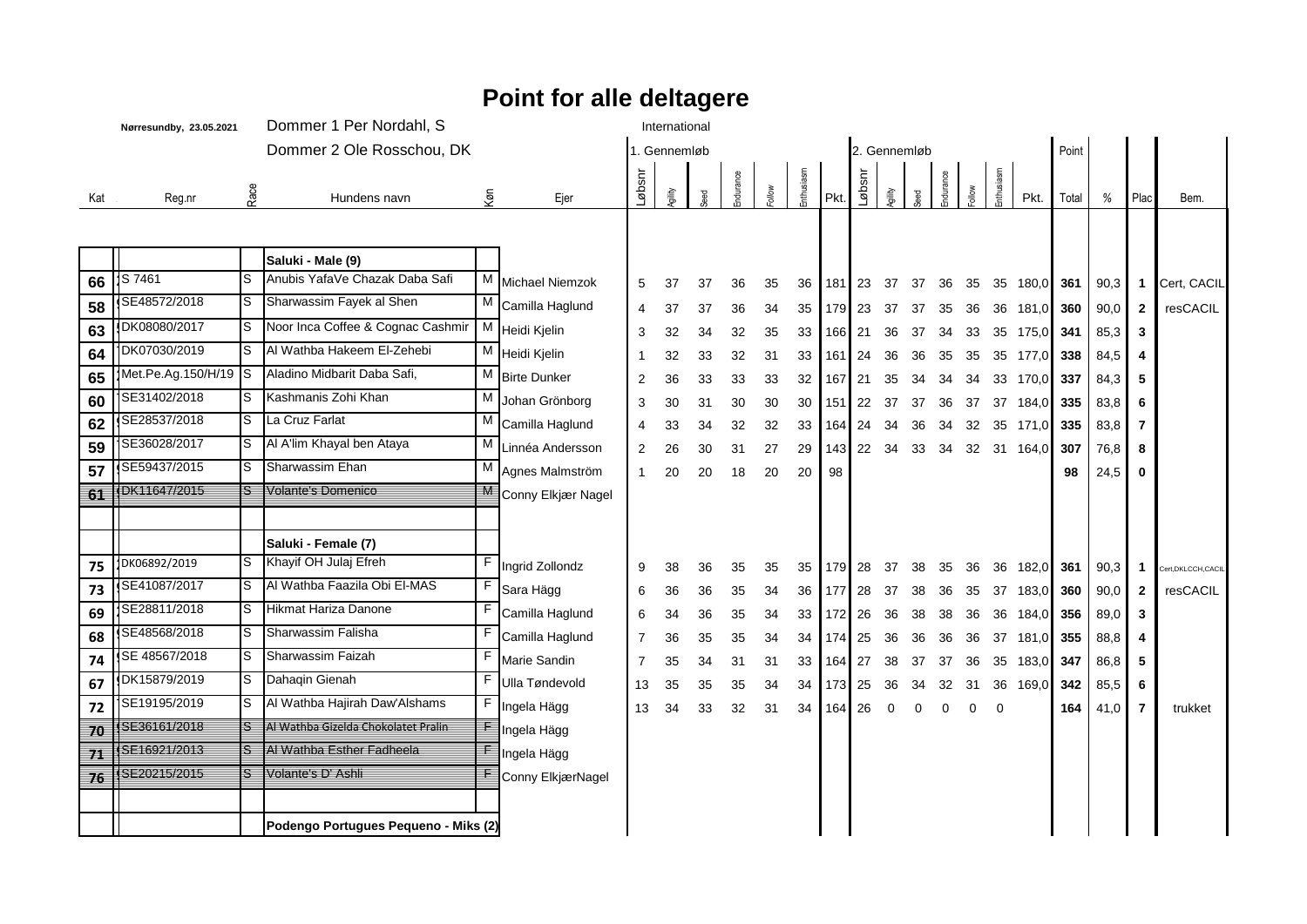| 77 | SE40734/2019     |     | PP Müslis Tosca                 | F  | Camilla Haglund        | 10 | $\Omega$ |          |          | 0  |          |        |    |             |     |       |    |                |          |     |      |              | gennnemf ikke |
|----|------------------|-----|---------------------------------|----|------------------------|----|----------|----------|----------|----|----------|--------|----|-------------|-----|-------|----|----------------|----------|-----|------|--------------|---------------|
| 78 | SE51656/2014     |     | PP Müslis Fay                   | F  | Camilla Haglund        | 10 | 0        | $\Omega$ | $\Omega$ | 0  | $\Omega$ |        |    |             |     |       |    |                |          |     |      |              | gennnemf ikke |
|    |                  |     |                                 |    |                        |    |          |          |          |    |          |        |    |             |     |       |    |                |          |     |      |              |               |
|    |                  |     | Sloughi - Miks (2)              |    |                        |    |          |          |          |    |          |        |    |             |     |       |    |                |          |     |      |              |               |
| 79 | SE26922/2016     |     | SL Abd Al Jabbar Lekkerbhit     | F  | <b>Helen Ohlson</b>    | 11 | 34       | 35       | 31       | 33 | 32       | 165    | 30 | 36          | 36  | 35    | 35 |                | 33 175,0 | 340 | 85,0 | $\mathbf{1}$ | Cert          |
| 80 | SE19371/2017     |     | <b>SL</b> Nesma                 | F  | Helen Ohlson           | 11 | 32       | 32       | 31       | 32 | 32       | 159    | 30 | 34          | -34 | 33 34 |    |                | 33 168,0 | 327 | 81,8 | $\mathbf{2}$ |               |
|    |                  |     |                                 |    |                        |    |          |          |          |    |          |        |    |             |     |       |    |                |          |     |      |              |               |
|    |                  |     | Afghansk Mynde - Miks (5)       |    |                        |    |          |          |          |    |          |        |    |             |     |       |    |                |          |     |      |              |               |
| 82 | DK07379/2017     | A   | Abica's Wham Bam                |    | M Marianne Nielsen     | 14 | 36       | 34       | 36       | 33 | 34       | 173 31 |    | 32          | 33  | 32    | 33 |                | 33 163,0 | 336 | 84,0 | -1           | Cert, DKLCCH  |
| 85 | DK07879/2015     | A   | Punapaulan Oline                | F  | Merete Jørgensen       | 12 | 34       | 35       | 33       | 32 | 33       | 167    | 31 | 33          | 34  | 33    | 32 |                | 32 164,0 | 331 | 82,8 | $\mathbf{2}$ | $\Omega$      |
| 86 | DK15639/2016     | A   | Jha'Kayla az Tarnak             | F  | Jens Kristiansen       | 12 | 34       | 34       | 28       | 28 | 31       | 155    | 32 | 32          | 29  | 29    | 31 |                | 29 150,0 | 305 | 76,3 | 3            | O             |
| 84 | DK10793/2015     | A   | Oshanamehs No Name No Blame     | F  | Børge Ringgaard        | 13 | 32       | 33       | 27       | 29 | 23       | 144    | 32 | $\mathbf 0$ | 0   | 0     | 0  | $\overline{0}$ |          | 144 | 36,0 |              | gennnemf ikke |
| 81 | DK13111/2014     |     | A Alphaville's Ice To Eskimos   |    | Kirsten Jensen         |    |          |          |          |    |          |        |    |             |     |       |    |                |          |     |      |              |               |
| 83 | DK07381/2017     |     | A Abricas Battlin Betty         | F  | Børge Ringgaard        | 13 | 0        | $\Omega$ | $\Omega$ | 0  | $\Omega$ |        |    |             |     |       |    |                |          |     |      |              | gennnemf ikke |
|    |                  |     |                                 |    |                        |    |          |          |          |    |          |        |    |             |     |       |    |                |          |     |      |              |               |
|    |                  |     | Borzoi - Miks (4)               |    |                        |    |          |          |          |    |          |        |    |             |     |       |    |                |          |     |      |              |               |
| 92 | SE58252/2016     | IB. | Borscana Viggen                 | F  | Lars-Göran Christianse | 15 | 35       | 35       | 35       | 33 | 34       | 172    | 34 | 36          | 36  | 35    | 35 |                | 36 178,0 | 350 | 87,5 | $\mathbf 1$  | Cert          |
| 93 | DK04068/2020     | IB. | Incipita Vita Azalea            | F  | Sofie Amundsen         | 16 | 34       | 34       | 35       | 32 | 29       | 164    | 33 | -34         | 34  | 35    | 35 |                | 35 173,0 | 337 | 84,3 | $\mathbf{2}$ |               |
| 91 | DK15404/2019     | B   | Kasjopea Flegeton               | F  | Marianne Samsø         | 15 | 34       | 33       | 35       | 29 | 33       | 164    | 34 | 35          | 36  | 29    | 28 |                | 35 163,0 | 327 | 81,8 | 3            |               |
| 90 | DK09856/2018     | lB. | Veda                            | F  | Sofie Iversen          | 16 | 31       | 31       | 26       | 26 | 26       | 140    | 33 | 34          | 34  | 32 31 |    |                | 35 166,0 | 306 | 76,5 |              |               |
| 87 | SE18127/2018     |     | B Russkaya Zabawa Faraon        | M  | Jenny Nilsson          |    |          |          |          |    |          |        |    |             |     |       |    |                |          |     |      |              |               |
| 88 | <b>KRX8950</b>   |     | rarina Stepowy Goniec           |    | Kjersti Eliassen       |    |          |          |          |    |          |        |    |             |     |       |    |                |          |     |      |              |               |
| 89 | VO41768719       |     | <b>Bodarov Aria</b>             |    | Kjersti Eliassen       |    |          |          |          |    |          |        |    |             |     |       |    |                |          |     |      |              |               |
|    |                  |     |                                 |    |                        |    |          |          |          |    |          |        |    |             |     |       |    |                |          |     |      |              |               |
|    |                  |     | Galgo Espanol - Miks (6)        |    |                        |    |          |          |          |    |          |        |    |             |     |       |    |                |          |     |      |              |               |
| 96 | DK17732/2018     |     | GA Caritas Palesio Ojoghina     | F  | Marianne Samsø         | 18 | 35       | 37       | 34       | 33 | 34       | 173    | 37 | 37          | 39  | 39    | 36 |                | 38 189,0 | 362 | 90,5 | $\mathbf{1}$ | Cert, CACIL   |
| 98 | DK08129/2018     |     | GA Magh Itha's Belinda          |    | Marianne Samsø         | 19 | 34       | 34       | 34       | 32 | 33       | 167    | 35 | 39          | 39  | 38    | 39 |                | 38 193,0 | 360 | 90,0 | $\mathbf{2}$ | resCACIL      |
| 94 | DK02197/2019     |     | GA Rabilargo's Eloy             |    | M Marianne Samsø       | 17 | 35       | 36       | 34       | 35 | 34       | 174    | 37 | 37          | 37  | 35    | 35 | 36             | 180,0    | 354 | 88,5 | 3            |               |
| 99 | SE43248/2017     |     | GA Magh Itha's Chica            |    | Carina Lindholm        | 17 | 34       | 36       | 33       | 28 | 32       | 163    | 36 | 38          | 40  | 36    | 36 | 37             | 187,0    | 350 | 87,5 | 4            |               |
| 95 | SE25239/2019     |     | <b>GA Incali Spirit Agustin</b> |    | M Carina Lindholm      | 18 | 36       | 34       | 34       | 34 | 33       | 171    | 35 | 36          | 35  | 34    | 34 |                | 35 174,0 | 345 | 86,3 | 5            |               |
|    | 97 !DK11329/2019 |     | GA Incali Spirit Anarosa        | F. | Marianne Samsø         | 19 | 32       | 35       | 32       | 28 | 32       | 159    | 36 | 37          | 39  | 34 35 |    |                | 36 181,0 | 340 | 85,0 | 6            |               |
|    |                  |     |                                 |    |                        |    |          |          |          |    |          |        |    |             |     |       |    |                |          |     |      |              |               |
|    |                  |     |                                 |    |                        |    |          |          |          |    |          |        |    |             |     |       |    |                |          |     |      |              |               |